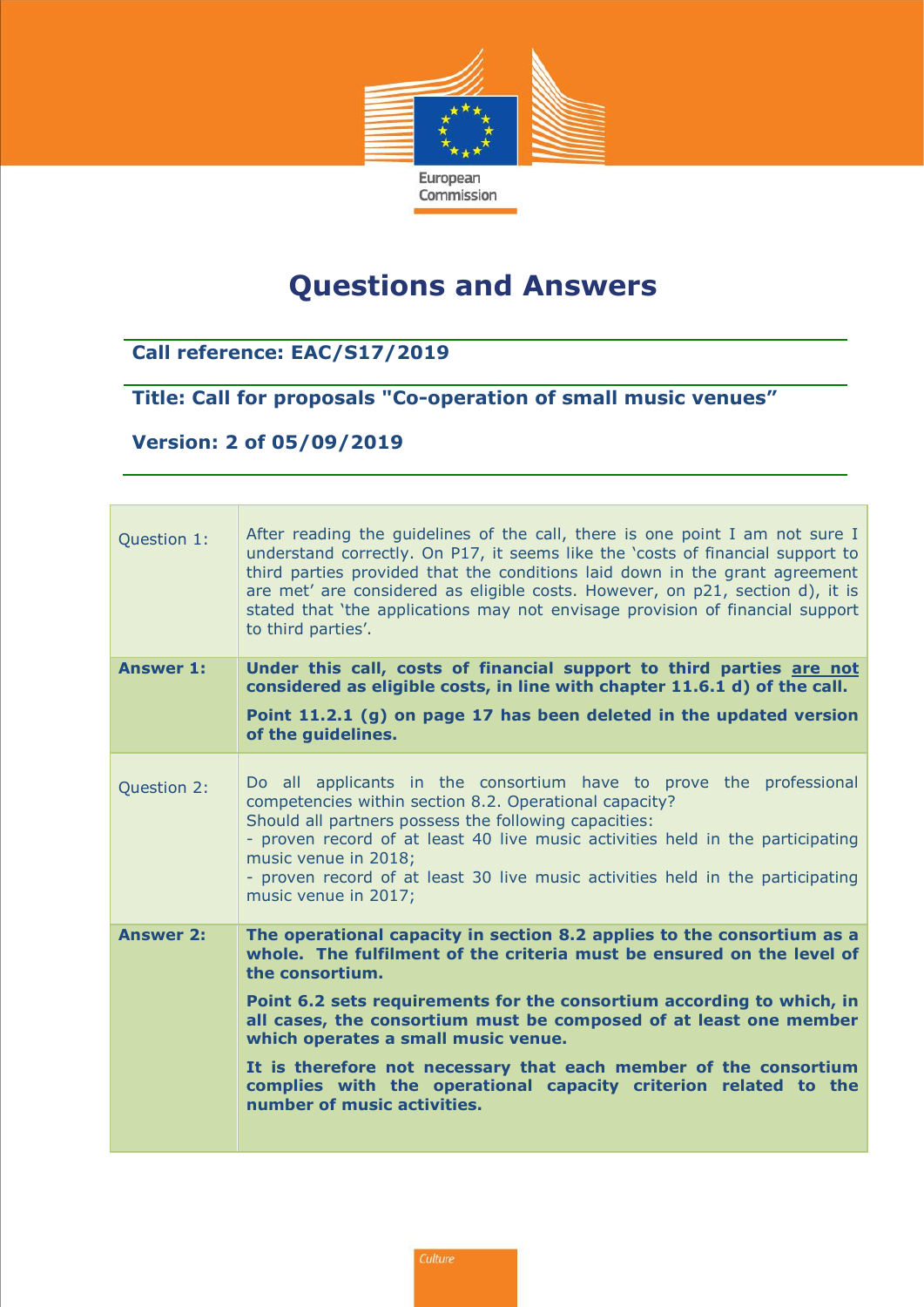

| Question 3:      | Capacity eligibility: is an indoor music venue with two separate stage rooms,<br>for instance one of 800 capacity and one of 350 capacity, eligible or not? How<br>do you check the venues capacity in the application?                                                                                                                                                                                                                                                                                                                                          |
|------------------|------------------------------------------------------------------------------------------------------------------------------------------------------------------------------------------------------------------------------------------------------------------------------------------------------------------------------------------------------------------------------------------------------------------------------------------------------------------------------------------------------------------------------------------------------------------|
| <b>Answer 3:</b> | As indicated in section 1.4 of the call for proposals, small music<br>venues in this call mean any indoor venue with a capacity up to 400,<br>activities.<br><b>offering</b><br>regular<br>live<br>music<br>An indoor music venue such as the one described in your question<br>having an overall capacity of 1150, is therefore not eligible.<br>For supporting document requested as evidence of this eligibility,<br>please refer to 6.1 Eligible applicants, Supporting documents of the<br>updated Call for proposals document.                             |
| Question 4:      | Please let me know if the following sentences are correct and well-<br>understood:<br>a) One music venue alone cannot apply to the call<br>b) A company which owns 3 different music venues counts as 1, not 3.<br>c) Five music venues from the same country cannot apply (except if they<br>have a public authority partner)                                                                                                                                                                                                                                   |
| <b>Answer 4:</b> | Points 3a, 3b and 3c are correct and well understood                                                                                                                                                                                                                                                                                                                                                                                                                                                                                                             |
| Question 5:      | Is the UK a non-eligible country?                                                                                                                                                                                                                                                                                                                                                                                                                                                                                                                                |
| <b>Answer 5:</b> | As indicated in the "Country of establishment" section under point<br>6.1 of the Call for Proposals, in order to be eligible the applicant must<br>be established in one of the EU Member State or in one of the non-EU<br>countries that are participating in the Creative Europe Programme<br>Culture.<br>As of today, the UK is an EU Member State and therefore an entity<br>based in the UK is currently eligible. Please refer to the paragraph for<br>British applicants added in the updated version of the Call for<br><b>Proposals, now available.</b> |
| Question 6:      | Guidelines 7.4 (p.11) what's the difference between (i) and (ii)?                                                                                                                                                                                                                                                                                                                                                                                                                                                                                                |
| <b>Answer 6:</b> | This is indeed a repetition - the redundant sentence has been deleted<br>from the updated call for proposals.                                                                                                                                                                                                                                                                                                                                                                                                                                                    |
| Question 7:      | Operational capacity: can you be more explicit about what you expect in<br>terms of experience related to the "management of a cooperation project"<br>and the English publications"                                                                                                                                                                                                                                                                                                                                                                             |
| <b>Answer 7:</b> | "management of a cooperation project": the Commission requires at<br>least one member of the proposed team to have experience in<br>managing any sort of cooperation project, that is to say a project<br>involving several partners.                                                                                                                                                                                                                                                                                                                            |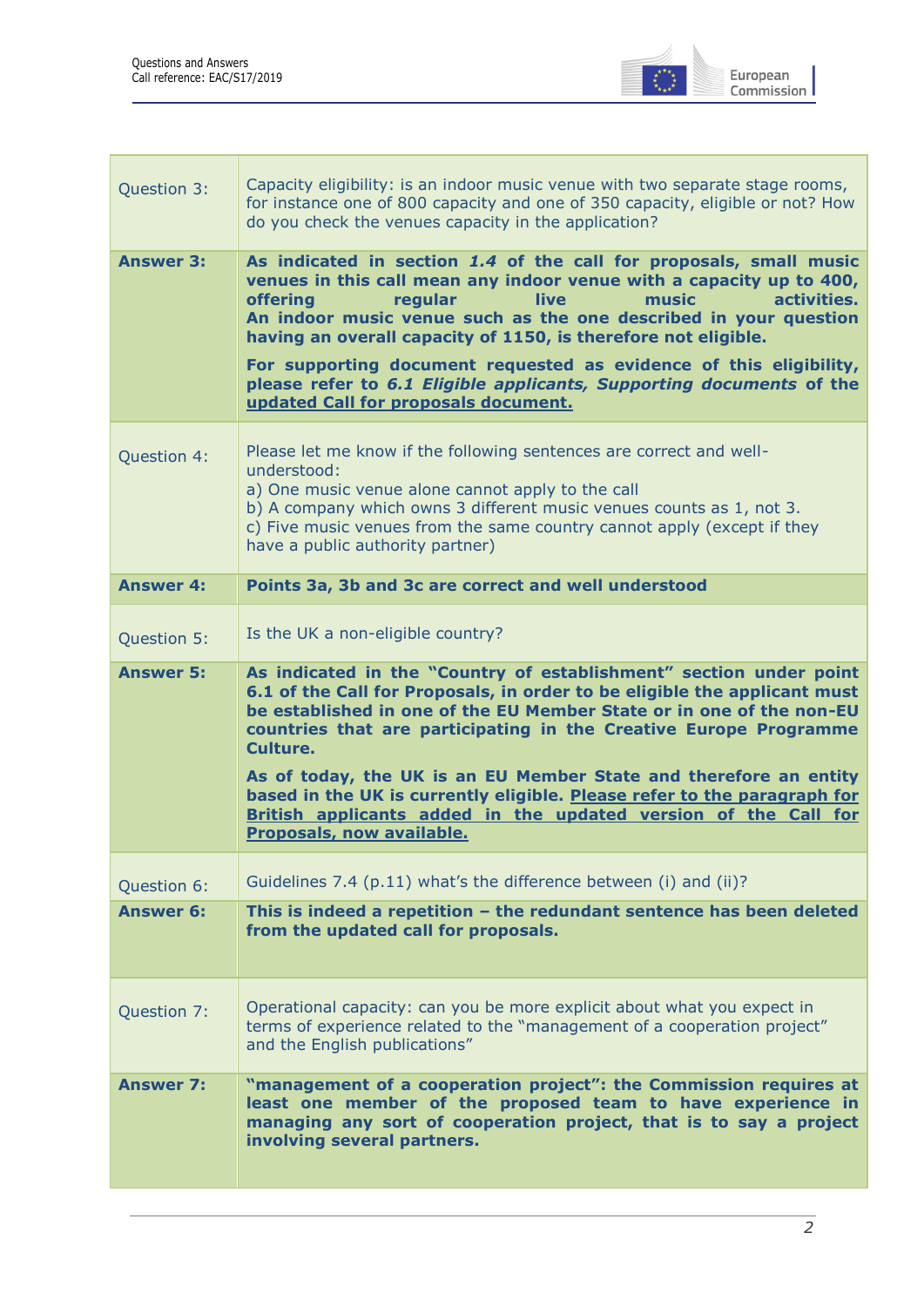

|                   | "At least 3 publications in English": In order to demonstrate the<br>fulfilment of the English proficiency requirement by at least one<br>member of the proposed team, the applicant can alternatively submit:                                                                                                                                                                         |
|-------------------|----------------------------------------------------------------------------------------------------------------------------------------------------------------------------------------------------------------------------------------------------------------------------------------------------------------------------------------------------------------------------------------|
|                   | a copy of at least a C1 level English language exam, OR<br>÷                                                                                                                                                                                                                                                                                                                           |
|                   | a proven record of coordinating at least one transnational<br>project in English, OR                                                                                                                                                                                                                                                                                                   |
|                   | references to at least 3 publications in English of which the<br>person in question is either the author, editor or translator.                                                                                                                                                                                                                                                        |
| Question 8:       | Is the list of eligible activities, as described in the call, strict? Could other<br>activities be eligible?                                                                                                                                                                                                                                                                           |
| <b>Answer 8:</b>  | The list is not exhaustive, as it only provides the types of eligible<br>activities.                                                                                                                                                                                                                                                                                                   |
| Question 9:       | I have seen that the duration of the project is 18 months max, and that<br>activities cannot start before the signature of the grant agreement. But is<br>there a deadline to start the activities plan?                                                                                                                                                                               |
| <b>Answer 9:</b>  | Following the award decision, the Commission sends the grant<br>agreements for signature to the selected beneficiaries. Each<br>beneficiary signs and sends back the grant agreement, which is then<br>signed by the Commission. The eligibility period of 18 months starts<br>on the first day following the date when the last party (the<br><b>Commission) signs the Agreement.</b> |
| Question 10:      | As I understood, you do not have to fill in the financial capacity form if you<br>request a grant $< 60,000 \in (a \text{ declaration on honour is enough then})$ but the<br>economic and financial capacity form appears as a mandatory document,<br>while it is only possible to request grants of 50 000 or 30 000€.                                                                |
| <b>Answer 10:</b> | The proof of financial capacity is indeed not mandatory for grants of a<br>value equal or inferior to 60 000 EUR. This said, the financial capacity<br>analysis can be carried out independently of the threshold in certain<br>cases based on the Commission's risk assessment. For more details<br>please refer to points 3.1 and 3.3 of Annex V(a).                                 |
|                   | The 'Mandatory' option has been removed.                                                                                                                                                                                                                                                                                                                                               |
| Question 11:      | The call says that you need a legal status to apply, but you can tick "natural<br>person" in the grant application, is that normal?                                                                                                                                                                                                                                                    |
| <b>Answer 11:</b> | The grant application is a standard application form applied by the<br>Commission for all calls for proposals. The legal status of applicants<br>eligible for this particular call is defined under point 6.1 of the call,<br>clearly stating that applicants need to have a legal personality.                                                                                        |